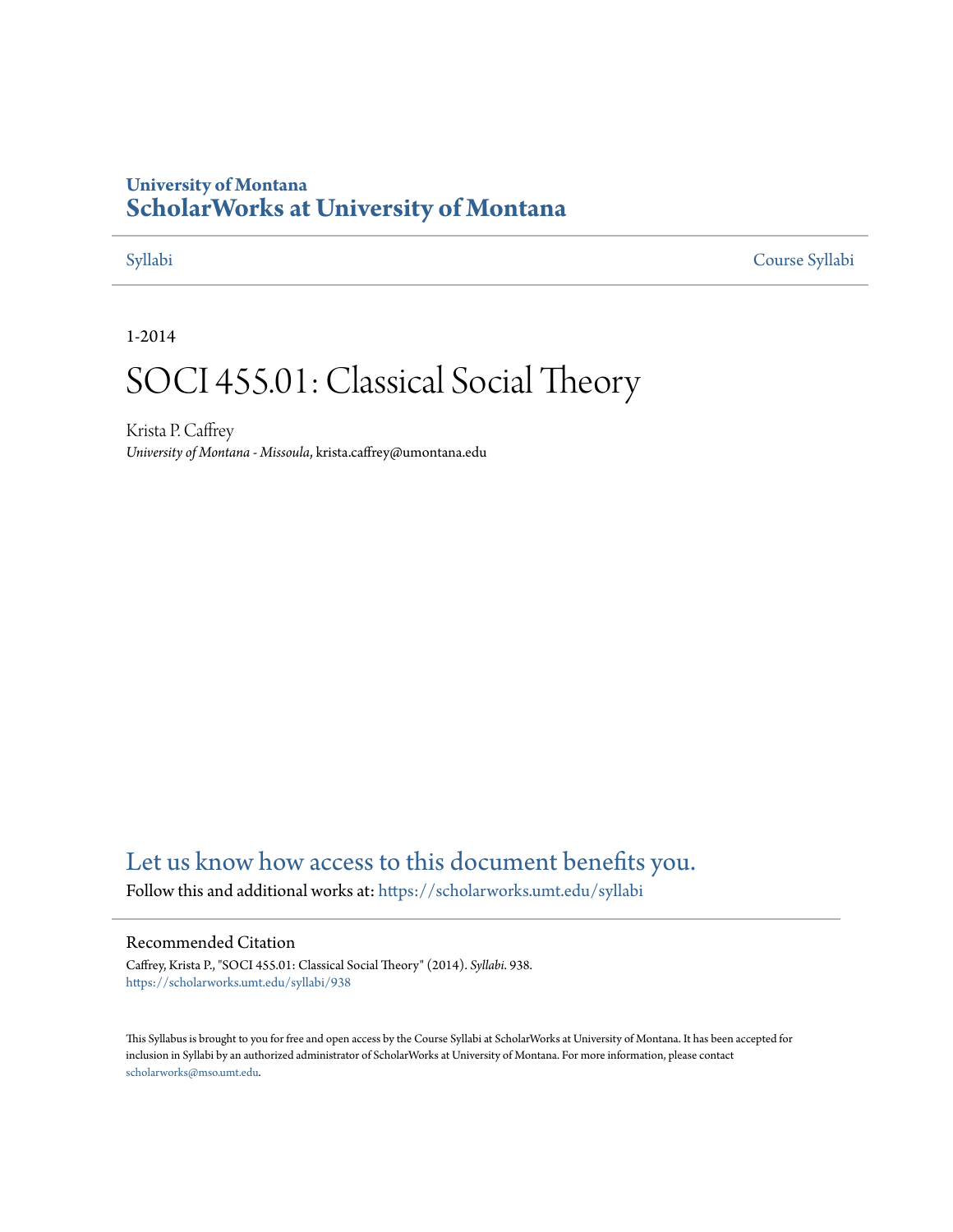# **Classical Soda! Theory Sod 455: Spring 2014 MWF 9:10-10:00; GBB 205**

### INSTRUCTOR: Krista Caffrey OFFICE: Social Science 317 OFFICE HOURS: Mon, Wed, and Friday 10:10 -11:00 and by appointment EMAIL: krista.caffrey@mso.umt.edu (I will try to respond as promptly as possible)

"All our knowledge results from questions, which is another way of saying that question-asking is our most important intellectual tool. I would go so far as to say that the answers we carry about in our heads are largely meaningless unless we know the questions which produced them.... What, for example, are the sorts of questions that obstruct the mind, or free it, in the study of history? How are these questions different from those one might ask of a mathematical proof, or a literary work, or a biological theory? ... What students need to know are the rules of discourse which comprise the subject, and among the most central of such rules are those which govern what is and what is not a legitimate question."

Neil Postman (1979)

#### *Purpose of the course*

To introduce advanced undergraduate students to major classical sociological theories. It is important to note that while we will be covering many theorists it is not enough to memorize the names and concepts. Everyone needs to be involved in the analysis of each theorist's philosophical premises and implications, and the historical conditions from which their ideas arose.

#### *Learning objectives: The class is structured to provide you with opportunities*

- ® To appreciate the contributions of selected classical theorists to sociological thought.
- ® To apply classical sociological theory to contemporary social behavior and issues.
- ® To encourage further exploration of topics in sociological theory.
- $\bullet$  To develop transferable skills: collaborative learning<sup>1</sup>, professional writing, and presentation.

*Required Readins:* Bring your text and any additional readings to class.

Allan, Kenneth. *2013. Explorations in Classical Sociological Theory: Seeing the Social World, 3rd edition.* Thousand Oaks: Pine Forge Press.

*Reserve Readings.* The readings will be posted on eRes and/or Moodle

#### **Summary of Course Requirements**

| Requirement:<br>Attendance                                     | Points:<br>75 |
|----------------------------------------------------------------|---------------|
| Tests: $3 \& 100 \text{ points}$ ; (4 tests, will drop lowest) | 300           |
| Final Test                                                     | 100           |
| Group Project                                                  | <u>75</u>     |
| <b>Total Points</b>                                            | 550           |

Grades: 90% A; 80%B; 70%C; 60% D; Less than 60% F

**<sup>1</sup> Collaborative learning** (i.e., a learning context in which students share the responsibility for interpreting, coming to some agreement about the meaning of assigned readings, and/or clarifying disagreements). In collaborative learning environment the instructor has many responsibilities from selecting appropriate text to developing learning activities. Of all these responsibilities one of the most important is creating] a classroom environment that help students experience the ambivalence, anger, frustration that often accompany genuine learning" (Delucchi and Smith 1997:337). To create this environment the class is structured around instructor guided instructions, small student lead discussion groups, writing exercises, and student presentations.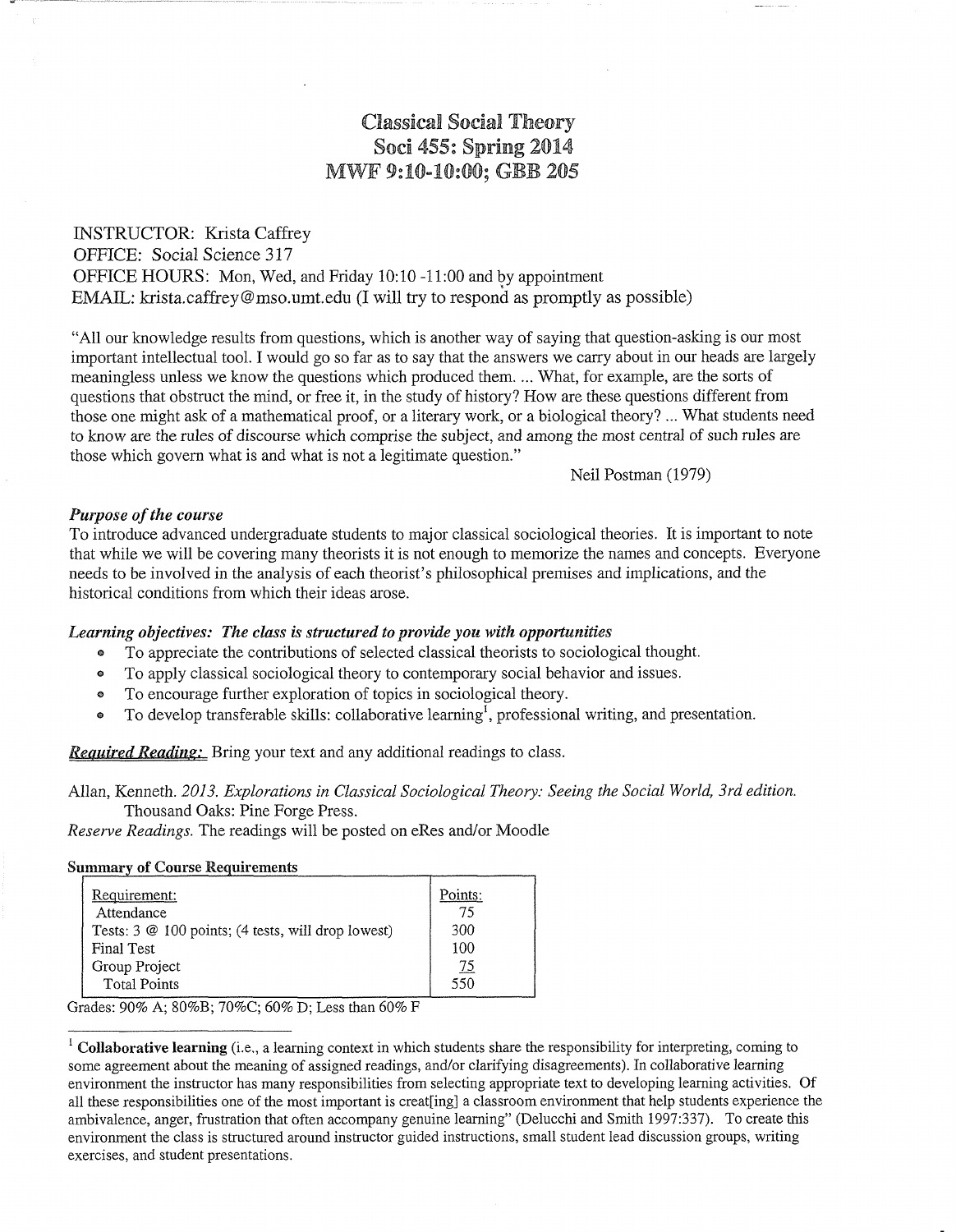#### **Participation** and **attendance are required**

**Attendance:** Everyone begins with 75 attendance points. You lose 10 points for every absence and 5 points for each tardy after 2 tardies and 2 absences. (i.e., everyone will be allowed "2 free" absences and 2 "free tardies.") If you must be late, try to let me know in advance and enter the room as quietly as possible so as to not disturb your classmates. Documented medical issues and family emergencies are exceptions to the attendance policy.

f.

#### **Some points to consider** for class **& group discussions.**

Remember to respect your fellow students. Theorists often disagree, but they usually do so in a professional manner. We will always try to do so.

#### **Tests:**

Regular Tests: There will be 4 regular tests. All tests are comprehensive. The regular tests will consist of multiple choice, matching, define & explain relevance, short answer, and refutes. You may drop your lowest **non-zero** (i.e., you will not be able to drop a test score if you do not take all 4 tests). Final Test: The final is one question (you select from two). Please bring a blue book for the final

#### *Important Stuff*

**Academic Etiquette:** Class begins on time. Please resist the temptation to begin packing up to leave before the end of class. If you must leave early please let me know before class and cause as little disruption as possible when you leave. Academic etiquette also includes treating all class members with respect and resisting the desire to have private conversations with the people sitting near you. Even whispering is distracting to others, including the instructor.

**Academic Integrity & Misconduct:** Plagiarism or cheating of any kind will not be tolerated and will result in failing the course. In addition to failing the course it is possible there will be other disciplinary action as I will report the incident. Cheating is a serious offense and will not be tolerated. Forms of cheating include, but are not limited, to turning in a paper written for another course, having another student write your assignment, copying another student's assignment, and plagiarizing. Plagiarism comes in a lot of forms. The most common form of plagiarism used by students is failure to cite sources. If you have any questions about what constitutes plagiarism please ask. Also read the plagiarism handouts prepared by Mansfield Library.

All students need to be familiar with the Student Conduct Code. The Code is available for review online at: http://life.umt.edu/S.Ardcouments/fromWeb/StudentConductCode1.pdf.

**Reading:** Learning about sociological theory involves lots of reading and thinking about what you have read. Some of the material will be difficult to read but it is imperative that you make every effort to read through it BEFORE class. This

will give you a sense of what you do and don't understand. When you read it the second or third time you will be likely start to gain an understanding of the perspective in question

**About** You: If you have needs that may affect your performance in this class, please let me know in person or on your written information sheet. By working together we will be able to make this class a positive experience for you. I am happy to make reasonable accommodations for any student who desires them. Please let me know as soon as possible what you require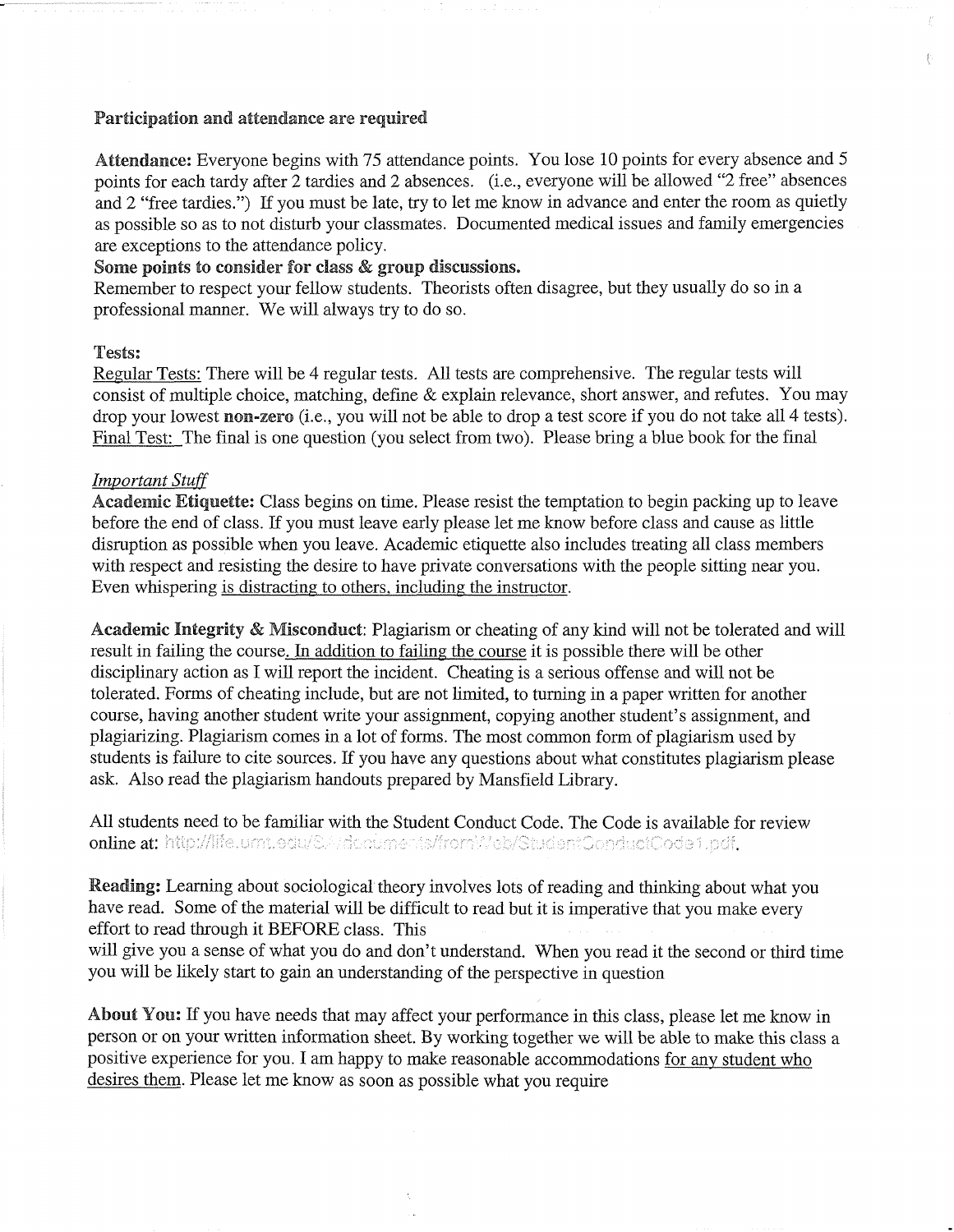#### Professor's Philosophy of Education

- ® The quality of the course is the reciprocal responsibility of teachers and students.
- © Education requires active learning and practice in all types of communication skills (e.g. writing and speaking as well as reading and listening.)
- Grades should reflect achievement both in absolute terms and relative to other students.
- ® A course should truly be worth three semester credits at a very good, accredited institution.

This class will be oriented toward student participation: You are responsible for doing the reading, preparing comments/questions, and participating in class discussion. Class time will be spent discussing the material. I will spend little time lecturing.

#### COURSE OUTLINE

The schedule is *TENTATIVE and SUBJECT TO CHANGE.* If there are any changes they will be announced in class and/or Moodle.

| Date                                              | <b>Topic &amp; Important Dates</b>                                                                                          | Reading                                                                                                                                                                                                                                                                                           |
|---------------------------------------------------|-----------------------------------------------------------------------------------------------------------------------------|---------------------------------------------------------------------------------------------------------------------------------------------------------------------------------------------------------------------------------------------------------------------------------------------------|
| Week 1<br>Jan. 27 <sup>th</sup> -31 <sup>st</sup> | What is sociology? What is theory?<br>Karl Marx.                                                                            | Allan: Chapters 1 & 3                                                                                                                                                                                                                                                                             |
| Week 2<br>Feb. 3rd-7th                            | A Radical Theorist: Karl Marx                                                                                               | Allan: Chapter 3<br>Reserve Reading: "Working Longer, Living<br>Less: Understanding Marx Through the<br>Workplace Today" by Walsh and Zacharias-<br>Walsh<br>Plagiarism read the following:<br>http://qwi.english.purque.equ/qwi/respurce/589/01/<br>htsp://sia.ucciavic.edu/files/clariarism.ncf |
| Week 3<br>Feb. $10^{th}$ -14 <sup>th</sup>        | A Radical Theorist: Karl Marx                                                                                               | Allan: Chapter 3<br>Reserve Reading: Marx from Walsh and<br>Zacharias-Walsh                                                                                                                                                                                                                       |
|                                                   | Friday: Review for test                                                                                                     |                                                                                                                                                                                                                                                                                                   |
| Week 4<br>Feb. 17th-21st                          | No class Monday, Feb 17 <sup>th</sup> ; President's Day<br>Test 1: Wednesday, Feb 19th<br>A Conservative Theorist: Durkheim | Allan: Chapter 4                                                                                                                                                                                                                                                                                  |
| Week 5<br>Feb. 24th-28th                          | A Conservative Theorist: Durkheim                                                                                           | Allan: Chapter 4<br>Reserve: "Surfing the Net for Community: A<br>Durkheimian Analysis of Electronic<br>Gatherings" by Hornsby                                                                                                                                                                    |
| Week 6<br>Mar. 3rd-7th                            | A Conservative Theorist: Durkheim<br><b>Friday: Assign groups</b><br>Friday: Review for test                                | Allan: Chapter 4<br>Reserve: Durkheim from Hornsby                                                                                                                                                                                                                                                |